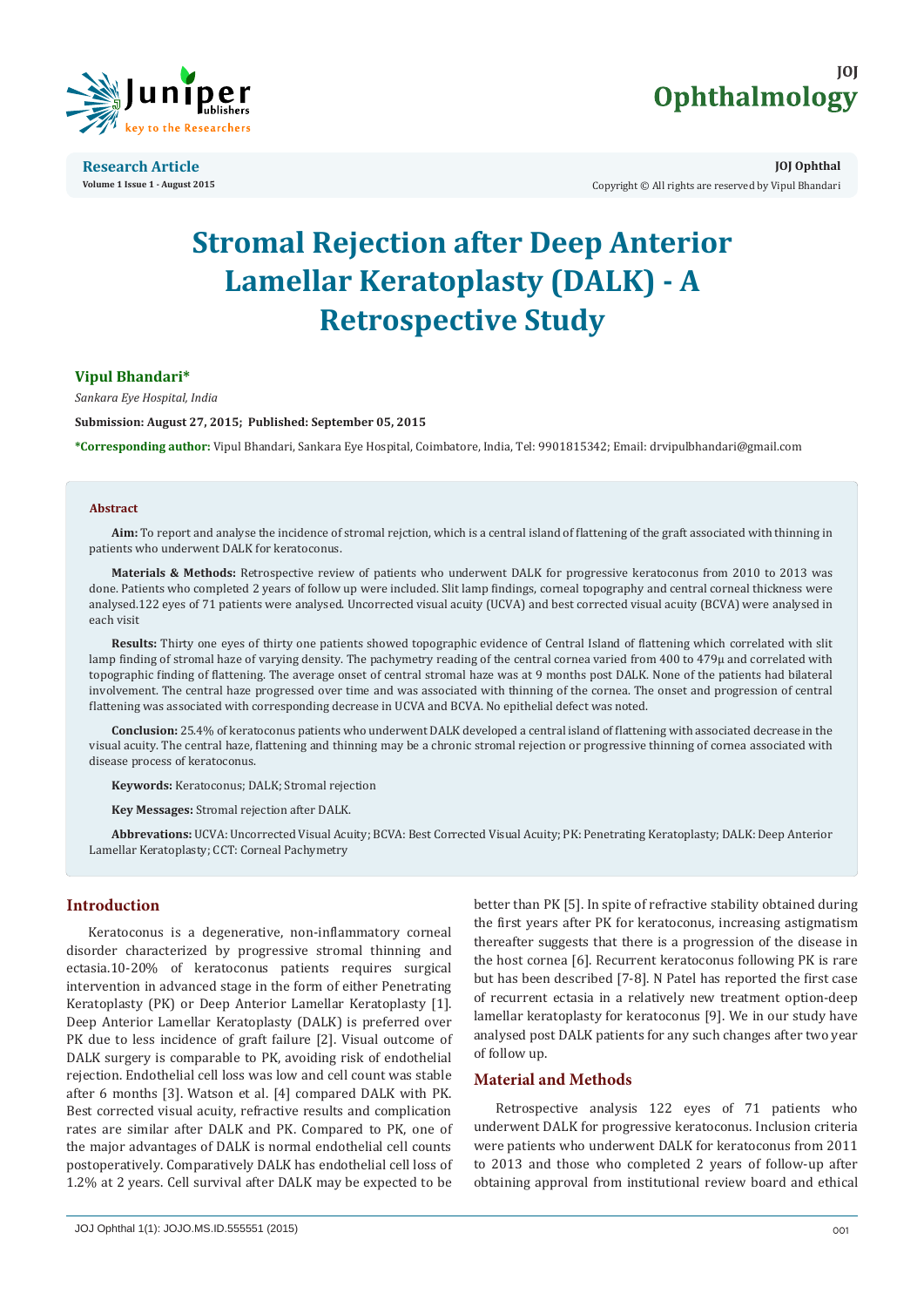committee clearance. Exclusion criteria included all patients who had any intra or post operative complications. Keratoconus was diagnosed clinically based on slit lamp findings (stromal thinning, Fleischer ring, Vogt's striae) and keratometry, and was confirmed by corneal topography and Pentacam. Preoperative evaluations included uncorrected visual acuity (UCVA), best corrected visual acuity (BCVA), slit lamp biomicroscopy, corneal topography (Keratonscout), corneal pachymetry (CCT) (AL-2000; Tomey) .None of the patients had previous history of refractive surgery. DALK was done in all patients using Anwar a Teichmann bigbubble technique [11]. All donor cornea had an endothelial count greater than 2000 cells and clear stroma. All grafts were well centered with an average graft size of 8-8.5mm and done by a single surgeon. The donor cornea was fixed with interrupted 10–0 nylon sutures in all the patients. Patients received Dexoren-S (dexamethasone sodium phosphate 0.1% and chloramphenicol 0.5%, warren excel, INDOCO) e/d 6 times per day for 1 month followed by 4 times per day for 1 months then changed to Lotepred 0.5%(Loteprednoletabonate ophthalmic suspension, SUNpharma) e/d 4 times per day for 2 months followed by 2 times for 1 month followed by 1 time for 6 months. Follow-up examinations were scheduled 1, 7 and 30 days and 3,6,9,12 and 24 months postoperatively and complete suture removal was done after 6-18 months thereafter based on topography and automated keratometry readings. Parameters analyzed were UCVA, BCVA, Slit lamp findings, corneal topography, CCT and stromal haze.

Clinical grading of stromal haze–

Grade 0-completelty clear cornea

Grade 0.5 for trace haze seen with careful oblique illumination with slit lamp biomicroscopy.

Grade 1 for more prominent haze not interfering with visibility of fine iris details.

Grade 2 for mild obscuration of iris details.

Grade 3 for moderate obscuration of iris details.

Grade 4 for complete opacification of stroma.

#### **Statistical Analysis**

Significance was assessed at 5 % level of significance. Paired t-test was used to compare pre- and postoperative astigmatism and BSCVA values and Chi-square test was used for comparison of qualitative parameters

#### **Results**

A total of 122 eyes of 71 patients with progressive keratoconus were operated. Mean age at the time of surgery was 26.2±7.8 (range 15-40) years. 31 eyes of 25 patients (25% of total) showed topographic evidence of Central Island of flattening. It correlated with slit lamp finding of sub epithelial haze of varying density. The average onset of central sub epithelial haze was at 9-12 months post DALK (Figure 1). Haze was more common in the younger age below 25 years with 60% cases with stromal haze below 25 years of age, no sex association was noted. None of the patients had bilateral involvement. The central haze progressed over



**Figure 1:** Showing onset of haze at 9-12 months after DALK.



time (Figure 2a & 2b) and was associated with thinning of the cornea. These 31 eyes with stromal rejection (study group) were compared with other eyes (91 eyes) with absence of thinning or haze (control group). Mean UCVA was 0.7±0.3LogMAR in control group while in study group it was 0.88±0.15LogMAR (P<0.005). Mean BSCVA in control group was 0.19±0.18LogMAR while in study group it was 0.62±0.11LogMAR (P<0.001). The onset and progression of central flattening was associated with corresponding decrease in UCVA and BCVA. Mean keratometry in study group was K flat 40.81±1.41D and K steep 44.12±1.45 D while in control group it was K flat 45.38±2.72 D and K steep 44.12±1.45 D. Mean pachymetry reading in study group was 443.481±.45µm while in control group it was 535±16.45µm. The pachymetry reading of the central cornea varied from 400µ to 475µm and correlated with topographic finding of flattening (Figure 3a & 3b) (Table 1). Pentacam images also showed central flattening (Figure 4a & 4b). Anterior segment OCT also showed stromal haze at periodic follow up (Figure 5a & 5b). No graft surface complications were encountered.

#### **Discussion**

Mohammad Ali Javadi et al. [11] listed the causes of decreased vision after DALK. Which includednon-endothelial graft rejection, astigmatism filamentary keratitis, vascularization. Recurrence of keratoconus in a donor cornea has already been described [12-14]. and may well be manifestation of the same mechanisms that caused ectasia of the host cornea in the first place. This could be due to degradative enzymes liberated by abnormal host epithelium or infiltration of the graft by abnormal host keratocytes that produce abnormal collagen [15-16]. One speculative mechanism is failure to completely excise the cone before PKP which may lead to progression of keratoconus in the host tissue with possible involvement of the dono [17-18]. Feizi S et al. [19] reported a case of recurrence of keratoconus in corneal graft after DALK. Till now no study has shown the flattening of graft with stromal haze in late post operative period. In our study,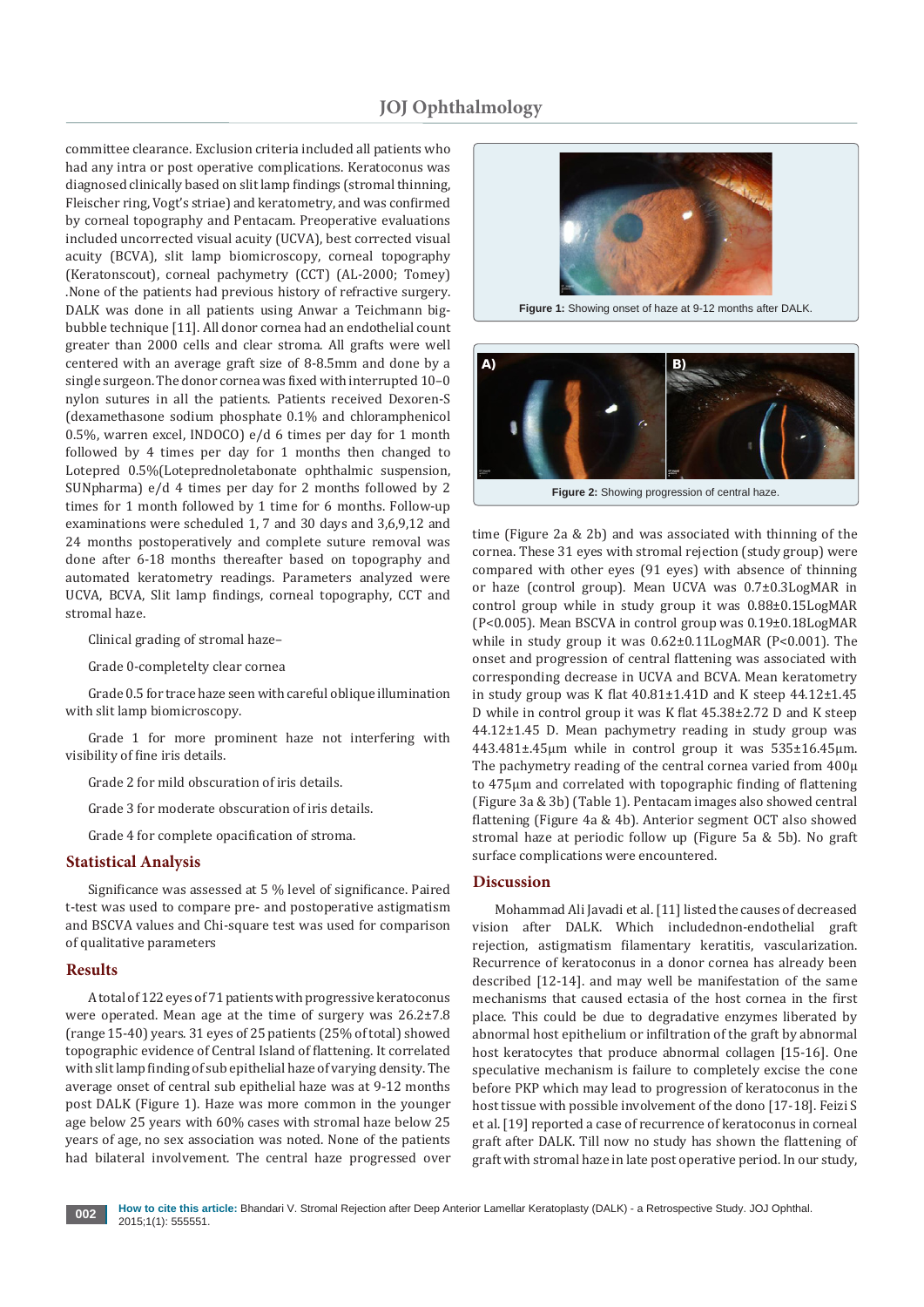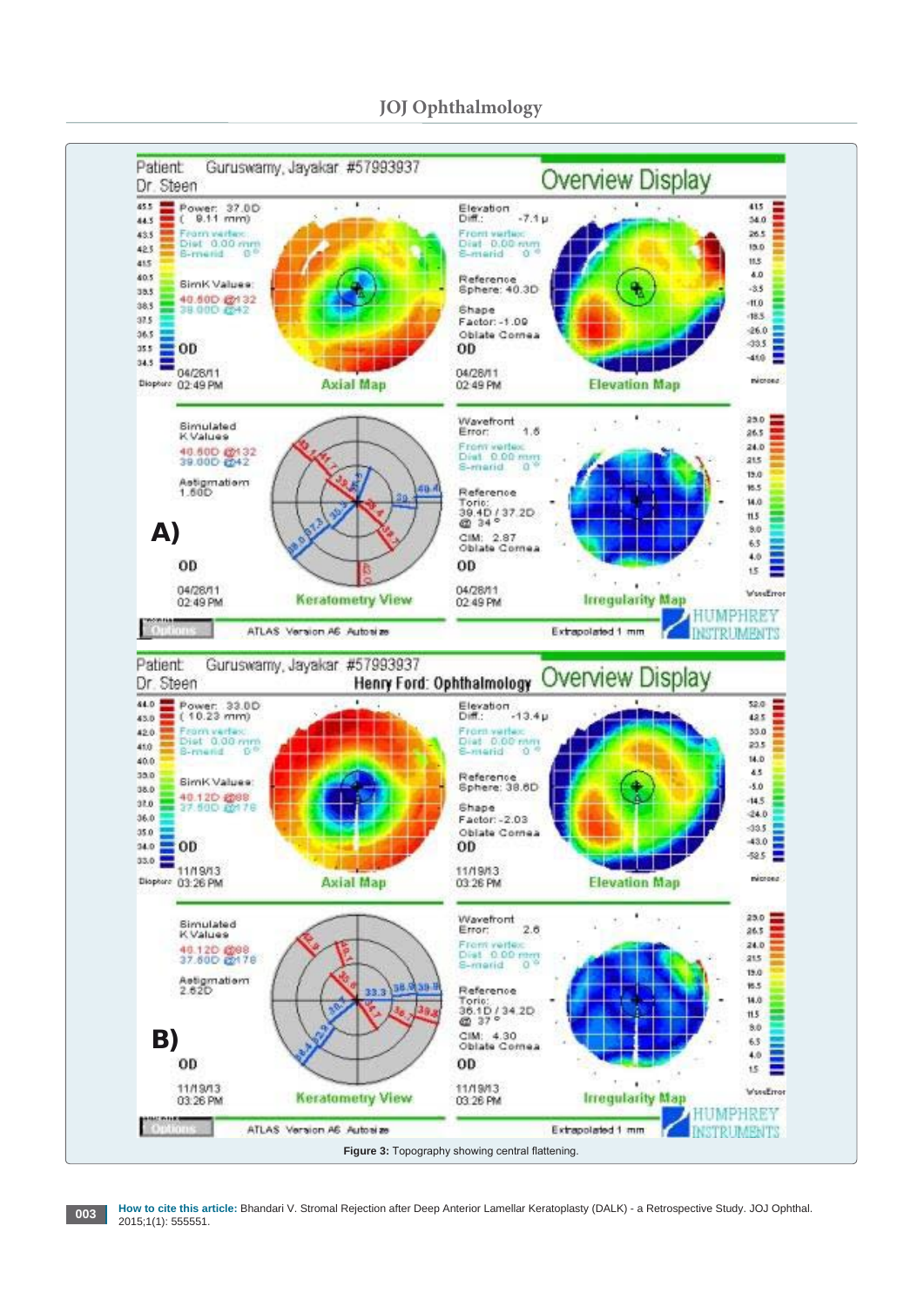# **JOJ Ophthalmology**



**How to cite this article:** Bhandari V. Stromal Rejection after Deep Anterior Lamellar Keratoplasty (DALK) - a Retrospective Study. JOJ Ophthal.<br>2015;1(1): 555551.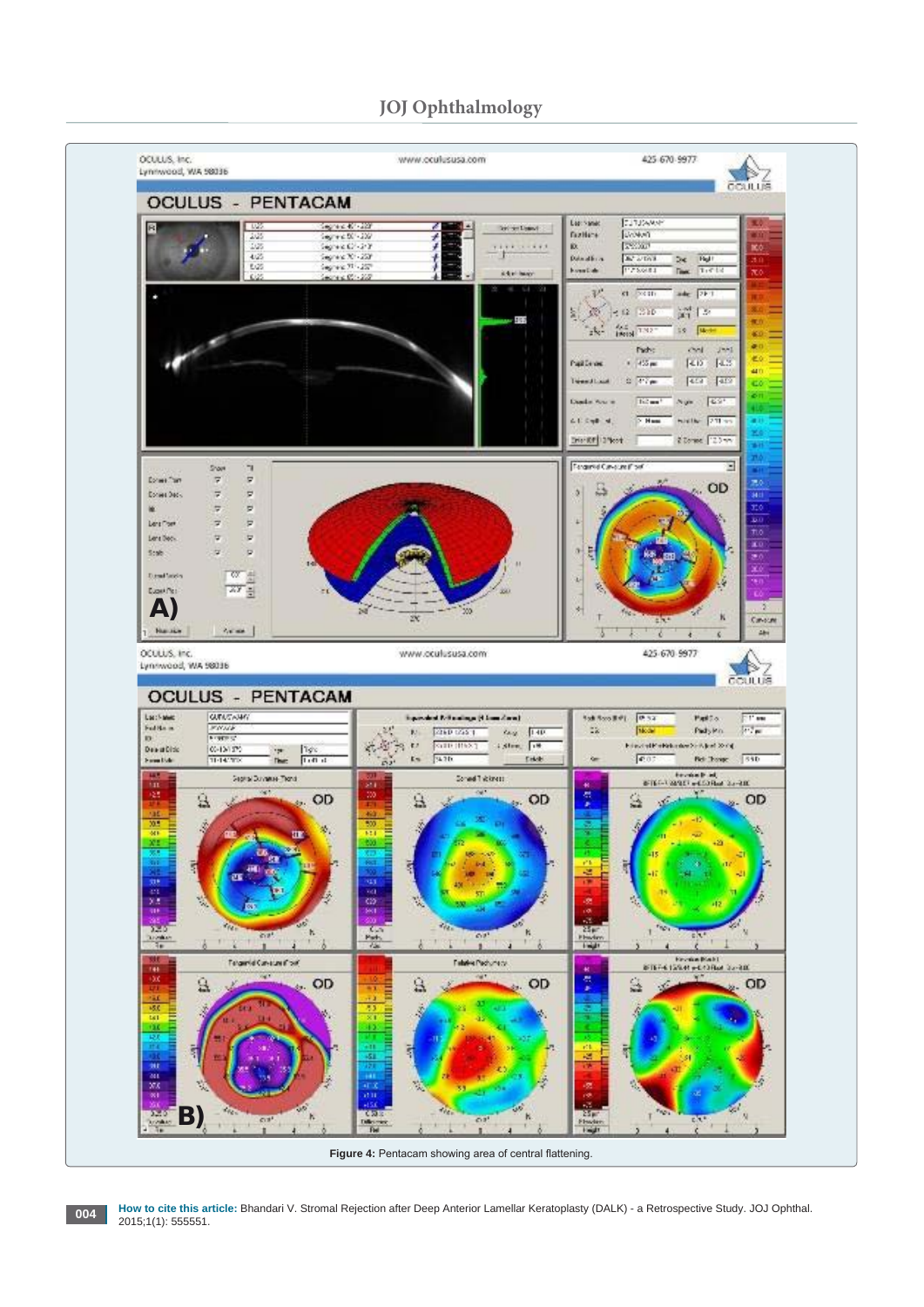# **JOJ Ophthalmology**

|                                                                  | Control $(n=91)$  | Study $(n=31)$    | P value |
|------------------------------------------------------------------|-------------------|-------------------|---------|
|                                                                  |                   |                   |         |
| Haze                                                             | 0.00              | $1.71 + / -0.64$  | < 0.001 |
| $K$ flat $(D)$                                                   | $45.38+/-2.72$    | $40.81 + (-1.41)$ | < 0.001 |
| K STEEP (D)                                                      | $45.55 = / -2.84$ | $44.12+/-1.45$    | < 0.005 |
| UCVA (Log MAR)                                                   | $0.7+/-0.33$      | $0.88 + / -0.15$  | < 0.005 |
| BCVA (Log MAR)                                                   | $0.19+/-0.18$     | $0.62+/-0.11$     | < 0.001 |
| Pachymetry                                                       | $535+/-16.45$     | $443.48+/-13.58$  | < 0.001 |
| Table 1: Showing various parameters in control and study groups. |                   |                   |         |



inverse keratoconus was recorded in eyes after 2 years after deep lamellar keratoplasty and this was confirmed both clinically and topographically. Stromal rejection i.e, central haze, flattening and thinning in the graft after DALK for keratoconus (Figure 4 & 5) may be chronic stromal rejection or progressive thinning of cornea associated with disease process of keratoconus or due to reduced corneal sensations. In contrast to PK, keratoconus recurred a few years after DALK. Such earlier recurrence can be attributed to several differences pertaining to the DALK surgical technique. First, retained keratocytes in the stromal bed may invade and replace donor tissue leading to recurrent keratoconus much earlier than what is expected in PK. We previously reported that even after successful big-bubble formation, some posterior stroma containing abnormal keratocytes remains in place [20]. Second, removal of DM from the donor

cornea, a common practice in DALK, can theoretically weaken donor tissue. Although our comparison of graft biomechanical properties between bare-DM DALK and PK in keratoconic eyes failed to demonstrate a significant difference [21]. DM removal may actually yield donor tissue with less strength resulting in earlier manifestation of ectasia when keratoconus recurs in the DALK graft. The inflammatory pathways activated following DALK failure due to infection, in particular the metalloproteinase system (gelatinolytic activity of stromal collagenase (matrix metalloproteinase-1 (MMP-1)), may play an important part through thinning of the stromal tissue [22].

#### **Conclusion**

In our study the pathogenesis of corneal haze, flattening and thinning complication was unclear. Donor factors include the